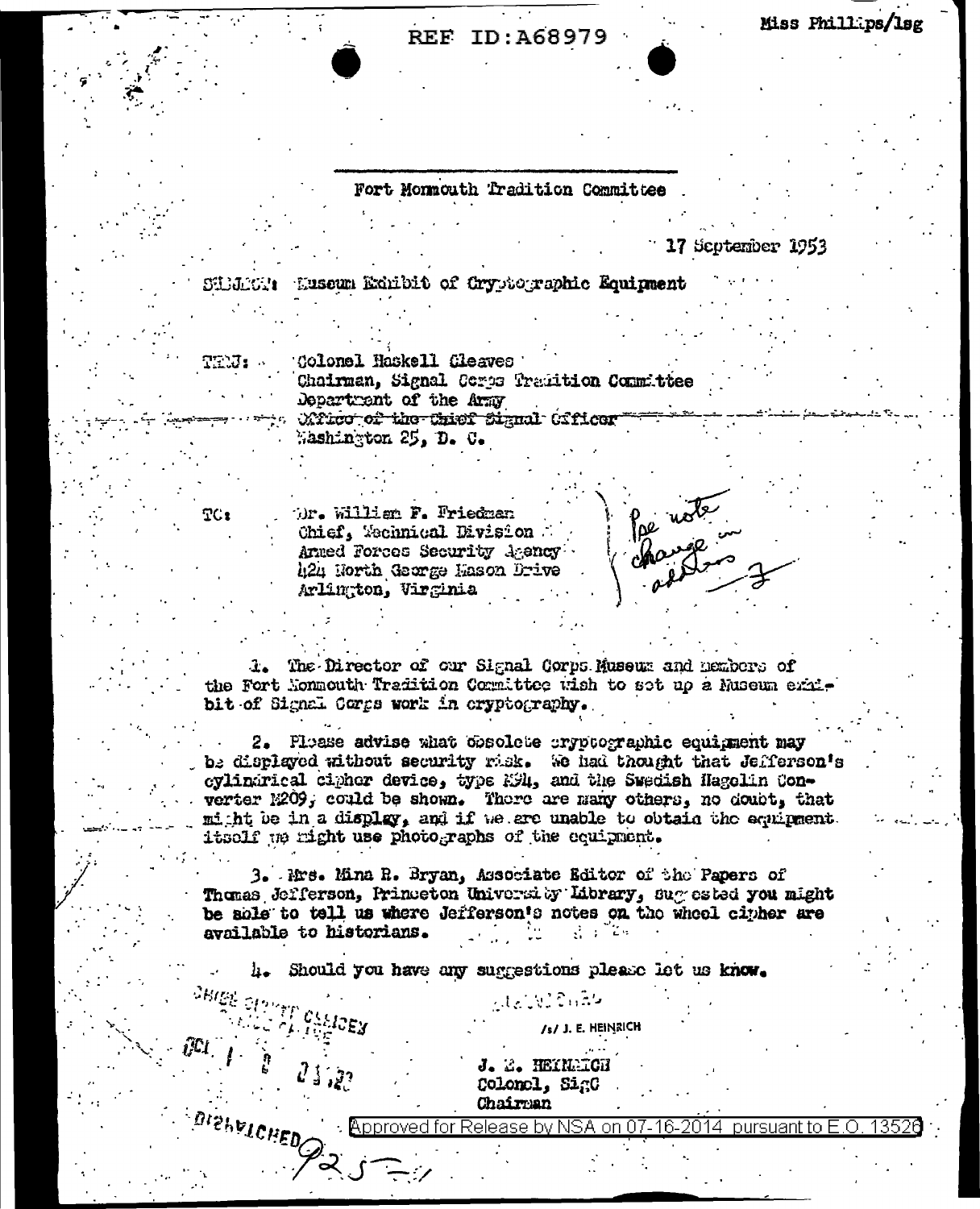REF ID:A6897

310 Second Street, S.E. Washington 3, D. C.

27 October 1953

Colonel J. E. Heinrich Chairman Fort Monmouth Tradition Committee Signal Corps Board Fort Monmouth, New Jersey

Dear Colonel Heinrich:

and the contract of the contract of the contract of the contract of the contract of the contract of the contract of the contract of the contract of the contract of the contract of the contract of the contract of the contra

This is a short note to acknowledge your letter of

17 September to Mr. William F. Friedman.

Mr. Friedan is out *ot* town until the last of November.

Upon his return he will write to you regarding the Museum exhibit of Signal Corps work in cryptography.

Sincerely,

I. B. Young Secretary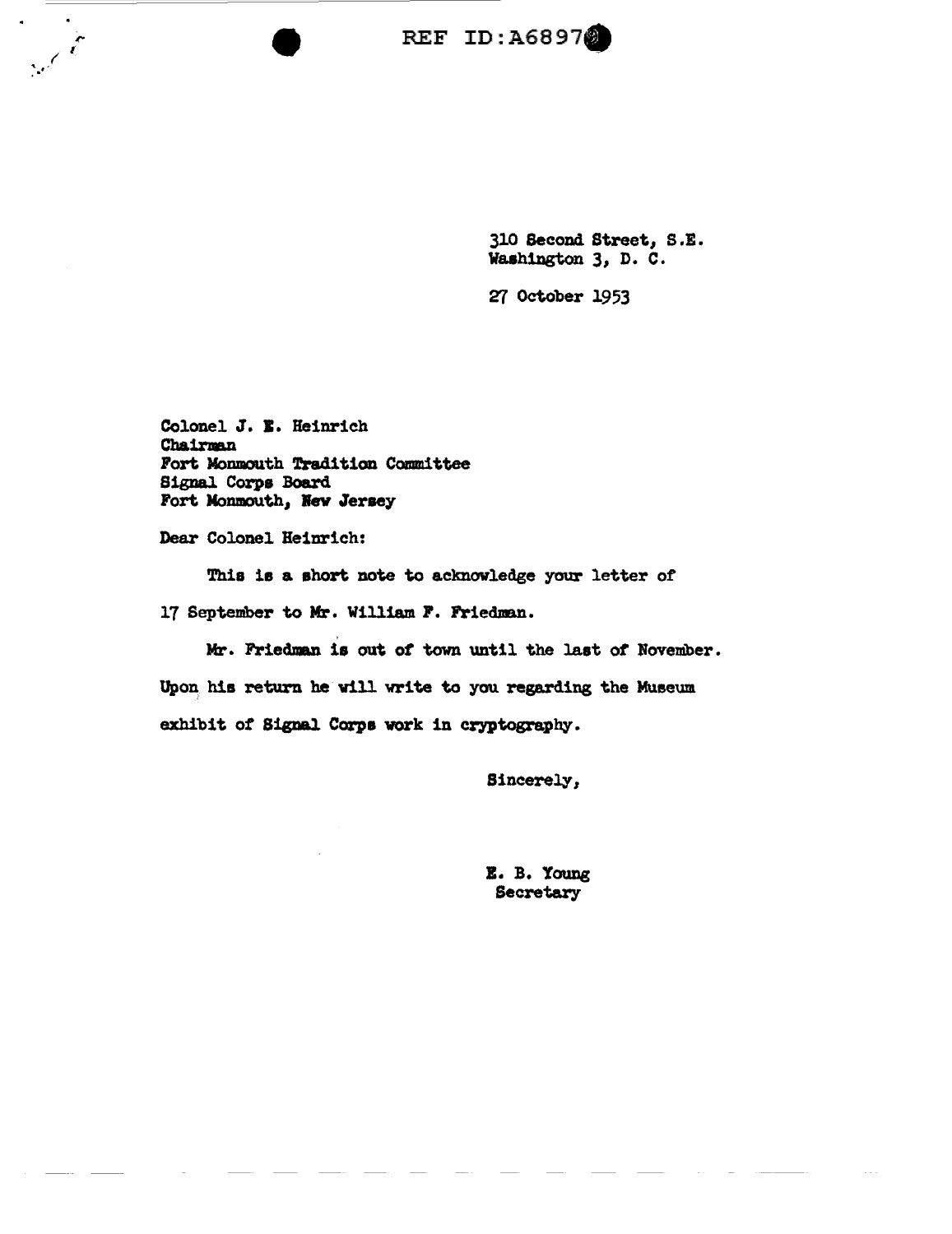Miss Phillips/lsg



## **REF ID: A6897**

**HEADQUARTERS** SIGNAL CORPS CENTER AND FORT MONMOUTH FORT MONMOUTH. NEW JERSEY

Fort Monmouth Tradition Committee

IN REPLY REFER TO:

17 September 1953

SUBJECT: Museum Exhibit of Cryptographic Equipment

**THRU:** 

Colonel Haskell Cleaves Chairman, Signal Corps Tradition Committee Department of the Army Office of the Chief Signal Officer Washington 25, D. C.

Noted-HH Cleanes.

TO:

Dr. William F. Friedman Chief, Technical Division Armed Forces Security Agency 424 North George Mason Drive Arlington, Virginia

1. The Director of our Signal Corps Museum and members of the Fort Mormouth Tradition Committee wish to set up a Museum exhibit of Signal Corps work in cryptography.

2. Please advise what obsolete cryptographic equipment may be displayed without security risk. We had thought that Jefferson's cylindrical cipher device, type M94, and the Swedish Hagelin Converter M209, could be shown. There are many others, no doubt, that might be in a display, and if we are unable to obtain the equipment itself we might use photographs of the equipment.

3. Mrs. Mina R. Bryan, Associate Editor of the Papers of Thomas Jefferson, Princeton University Library, suggested you might be able to tell us where Jefferson's notes on the wheel cipher are available to historians.

4. Should you have any suggestions please let us know.

É. HEINRICH

Colomel, SigC Chairman

 $925 - 1$